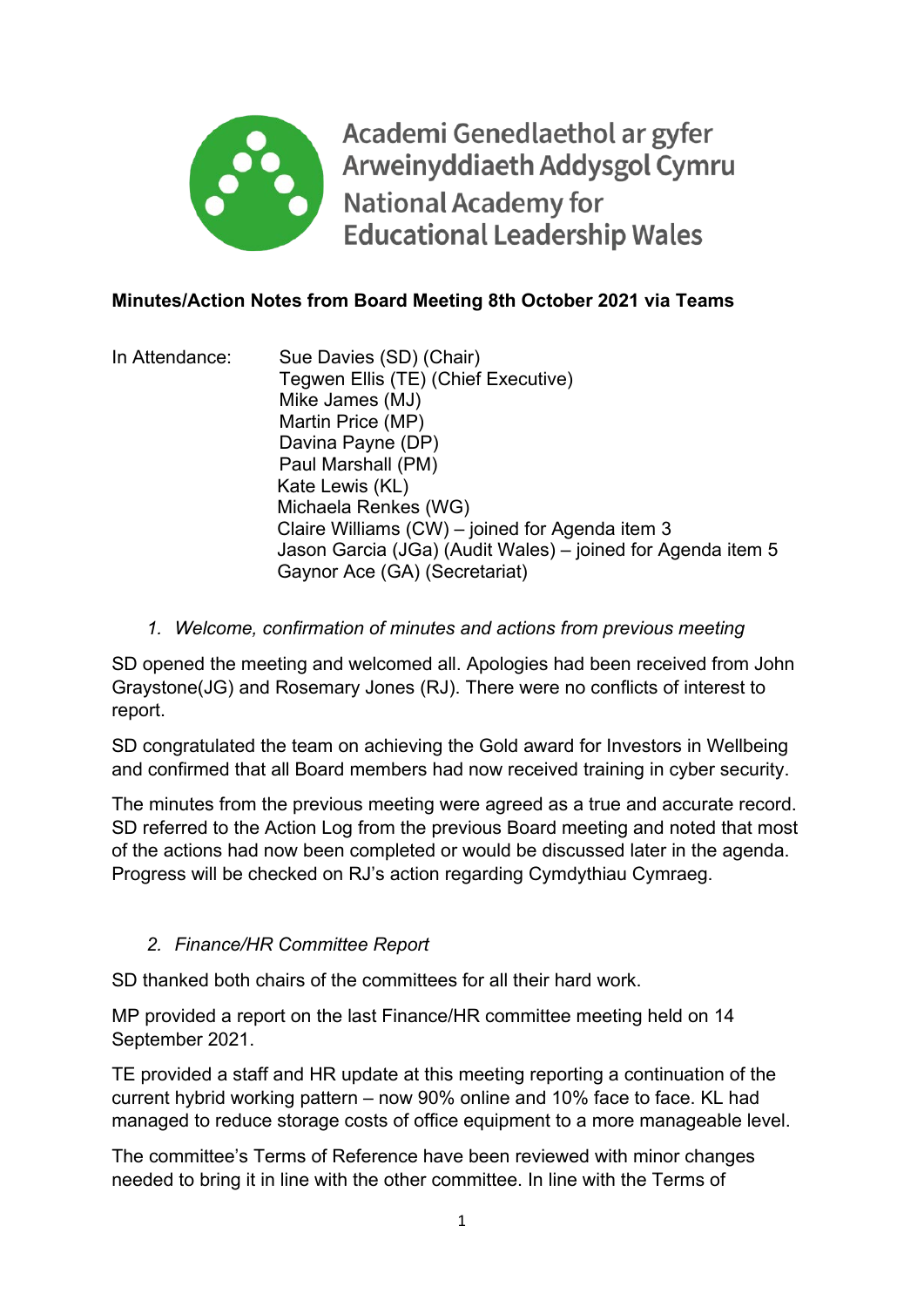Reference,The Chair and Vice Chair have been reviewed. MP will take up the role of Chair following the Board meeting and JG would take on the role of Vice-Chair.

Consideration has been given to the constraints of the current system of managing budgets on a quarterly basis rather than annually. MR explained the rationale behind this but agreed to meet with KL to discuss further.

MJ questioned whether the current system of mainly online working would continue. TE confirmed that the 90:10 hybrid system of working would be trialled until next spring with no intention to increase face to face working at present. MR confirmed that this approach was in line with WG's commitment to continue with mostly home working.

SD thanked MP for providing the committee updates.

*3.* Update

CW had been invited to attend this Board meeting following her resignation as a Board member due to conflict of interest. SD congratulated CW on gaining a place as an Associate of the National Academy for Educational Leadership (Cohort 4).

CW thanked everyone on the Board for making her so welcome and spoke of how much she had gained from her time as a Board member. CW also expressed thanks to RJ who had been her mentor during this time.

CW was delighted to have been successful in securing her new role as Associate which was already proving very challenging and exciting.

SD thanked CW for all her valuable input as a Board member and wished her well in her new role. MJ and PM echoed these thoughts and spoke highly of the valuable insights CW had provided from her role as a serving Head Teacher.

DP hoped that CW could give some insight into her experience in Cohort 4 before the Board was refreshed. TE confirmed that this was duly noted and also added her thanks to CW.

#### *4. Audit and Risk Assurance Committee Report*

PM presented the report from the Audit and Risk Assurance committee meeting held on 24 September 2021.

Two internal audit reports have been considered one on communications and marketing and another on cyber security. Both had received extremely positive reviews with substantial assurance from internal audit with no formal recommendations identified.

Charlotte Thomas (CT)attended the committee meeting and provided a very impressive presentation on her marketing and communications work. PM recommended that this be circulated to all Board members.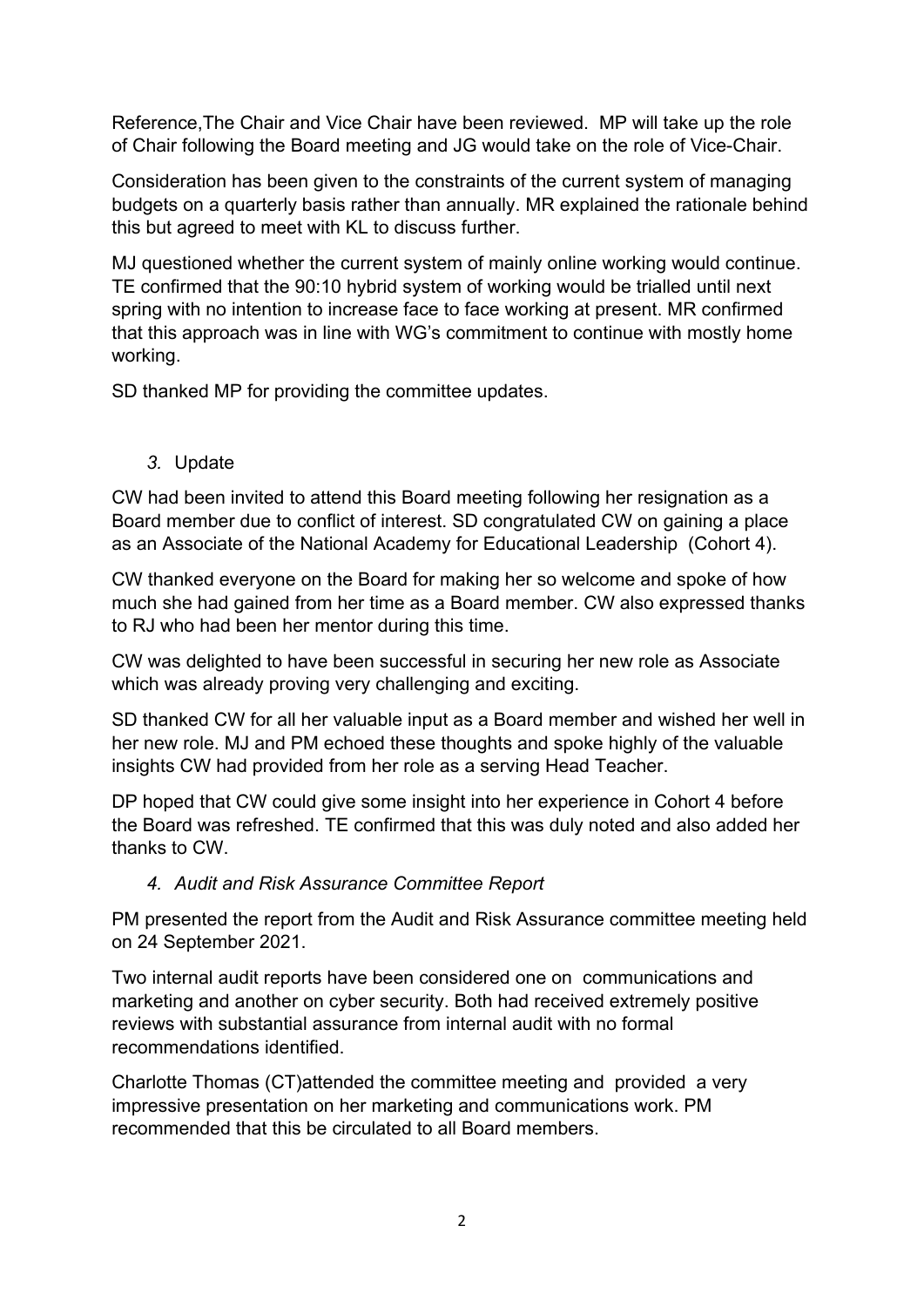The Risk Register and the Board Assurance Framework were discussed. No changes had been made to these at this time and a full explanation for this was included in the committee minutes. TE had explained the need to step back to ensure these were completely up to date in terms of the current situation. There is an expectation that there will be a rethink at the next committee meeting.

PM raised an issue around the Terms of Reference in relation to TE's role on the committee. It was agreed that this should be standardised across both committees.This was put to the Board to decide. MR explained that TE sits on the Board as a non-Executive member with no voting rights. It would therefore seem logical to also reflect this in both committees. SD will work with both committee chairs to agree wording to reflect this in all Terms of References.

MP queried the fairly low return rate for visitors to the website as stated in Para 7 of the committee minutes. TE confirmed that this rate has greatly increased since the new website was launched.

## *5. Presentation of ISA 260 report by Audit Wales*

SD welcomed JGa to the meeting. JGa referred to the audit information circulated to Board members and expressed thanks to KL for all the support she had provided to the audit team.

JGa reported that the Contents page had the same wording as in previous years and confirmed the level of error for materiality and senior officer remuneration. The final set of accounts had been received yesterday so there were now very few things still outstanding.

Exhibit 1 which detailed the impact of Covid revealed that there had been no changes to the timetable and all deadlines had been met by the due dates. Home working had brought about some agreed changes such as the acceptance of electronic signatures and different ways of gaining evidence.

JGa confirmed that there were no misstatements that remain uncorrected. The only issue had been regarding the way the balance for pre-payments had been dealt with. This problem has now been resolved and the relevant adjustments have been made.

JGa requested that the signed set of accounts be submitted to Companies House. The Auditor General will then sign off the Audit opinion in Appendix 2 by the end of next month. JGa informed the Board that this will be his last meeting as he is moving on to a new role. He thanked everyone for their support during his time with Audit Wales.

SD thanked JGa for a very comprehensive report and was very pleased regarding the positive endorsement. SD congratulated JGa on his new role and wished him well.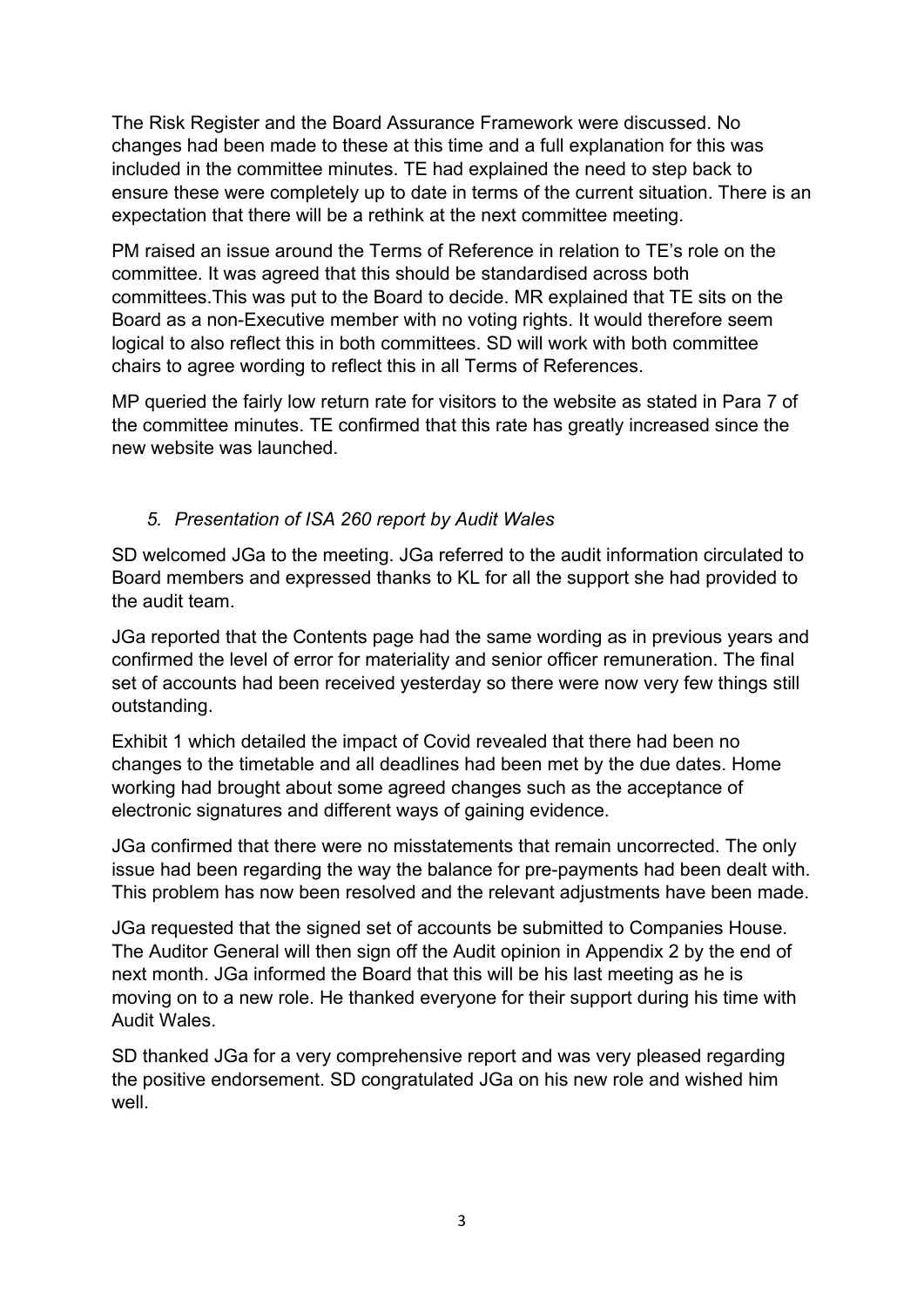#### *6. Chief Executive Report against the Corporate Plan*

TE began by thanking KL for all her work with audit this year and also expressed thanks to Kirsty Payne for the previous year.

The Results and Evidence Framework had been used to review the corporate plan over the summer period. Three extra work streams have now been added in respect of leadership development (1.4) , workforce development (2.4) and stakeholders (3.4).

TE reminded Board members for online events such as Leadership Unlocked – there was no need to book online just let CT know.

A forum had been held on quality assurance which afforded opportunities for conversations with providers. The call for endorsements closed on 1st October with only two applications.. TE remains keen to consider how best to identify types of provision and plans to work with WG to consider how to carry out an audit.

MR pointed out that there is a lot of information available including many online opportunities and also opportunities from England. Although three audits have already been carried out it is proving difficult to get a definitive picture.

MJ queried whether there were any plans to expand the programme and consider different customer bases. This would then meet future ambitions in the corporate plan. TE reflected on the need to think of ways of achieving this and commented on issues around regional provision and making opportunities equitable and accessible to all.

Para 1.2 Innovation refers to continued support for projects right through the pathway. It is hoped that some models will soon come forward for endorsement . Although others would need more evidence. Learning from the projects needs to be shared more widely between clusters and networks at local level as well as national level. TE emphasised that the innovation pathway is all about taking risks being creative and innovative in planning and practice

MR had recently shared the list of innovation projects within Welsh Government and has since received a lot of enquiries. MR stressed the importance of spreading the word here.

TE expressed her support for all these projects that aim to get leaders to think creatively and innovatively. TE also considered the issues when leadership of curriculum areas is often given to other members of staff. As some head teachers have moved away from delivery, it is important to ensure that the message regarding curriculum is understood by leaders.

Para 1.3 system leadership, refers to the ARAD report. This was somewhat disappointing as although it mentioned some positive aspects the tone of the report felt less positive. SD agreed that this report did not seem to capture the passion behind a lot of the work that has been going on. TE stressed the need to take into account all findings across the board when identifying improvements that need to be made.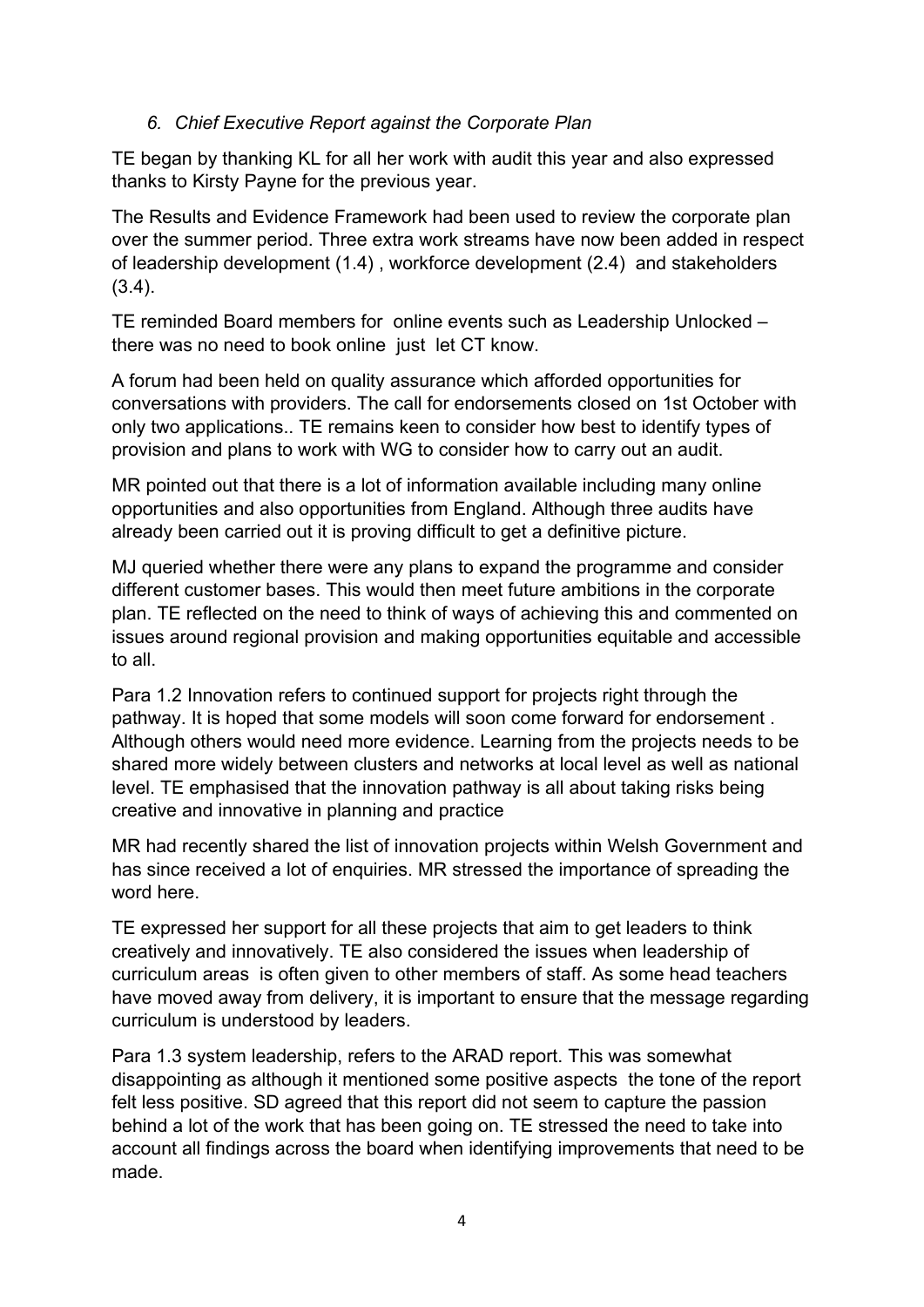MR commented on all the reports that had come out over the last 18 months on different aspects of professional learning. There were some very common themes emerging around leadership roles which will now be very useful in briefing the Minister.

Para 2.1 details the evidence base for resources . Work on leading professional learning has developed over the summer period although there are some sensitivities at the moment around timing. CT has written a detailed marketing and media strategy to support the Leading Professional Learning resource. TE was grateful to WG for the extra funding to enable films to be made. The Minister has also agreed to do a video and seems very positive in supporting work going forwards.

The first draft of the paper on Compassionate Leadership has been received. This will complement the All Wales Strategy for the well-being of leaders. TE welcomes the views of the minister when he receives the papers at the end of October.

The paper on middle leadership will be used as a base for developing conversations around what middle leadership actually means. This will be useful preparation for the planned conference around this topic in the New Year.

Commission 2 launched in July and has been shared with the minister. Cohort 2 Associates are now self directed and operating without direct influence of the National Academy for Educational Leadership.

Para 3.1 refers to board governance. TE thanked everyone for their attendance and input at Board meetings and committee meetings. All the scrutiny carried out during these meetings is moving the organisation forward and providing substantial assurance in areas such as cyber security. This has also resulted in positive external audit reports with no recommendations.

TE highlighted the need to capture information from the youth sector regarding leadership as there are still gaps to identify here.

The organisation has now moved out of its physical office and is operating very effectively as a digital organisation. There has been some sick leave and one incidence of Covid amongst the staff. Associates are reporting that the situation in schools is becoming increasingly challenging with the current increase in Covid numbers.

The most downloaded document in July was the Commission 2 report with the Welsh version closely following the English. In August the youth survey and the paper on the value of the asymmetrical working week proved most popular. September placed the Welsh Commission report first then the English one, followed by the system leadership paper.

MR reported that the paper on the asymmetrical working week had been shared in WG who had been looking at possible changes to the school day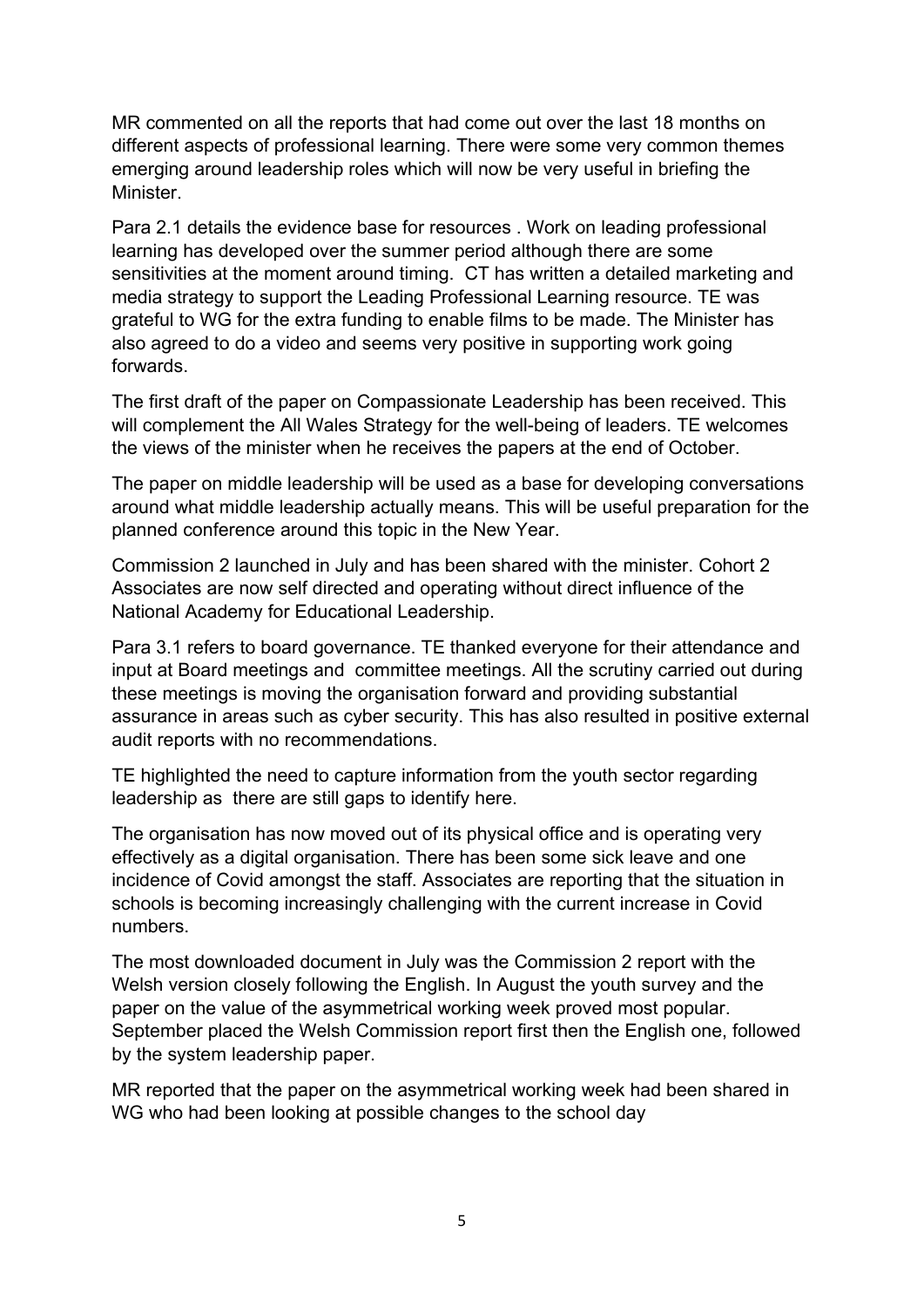DP commented on the noticeable dip to visits on the educational part of the website through August although social media stats had remained high. TE confirmed that stats had returned to normal levels with the return to school in September.

SD thanked TE for her comprehensive report and for all the hard work of TE and her team throughout the year. PM endorsed this and was very impressed at the massive amount of output and achievement from such a small group of people.

# *7. Board re-constitution*

MR spoke of last year's decision by the Minister to reappoint all to the Board. In August this year it was agreed to refresh the Board by up to three members. A rolling programme of Board refresh would then ensue to bring in new members with the requisite skills to help the organisation move forward.

It is planned to advertise widely for new Board members from November using a variety of platforms such as Twitter, website and also drop in sessions. A panel has already been selected for interviews which will take place in February.

DP queried what skills would be looked for in new Board members. SD would consider further but would be looking for a broad understanding of education but also an understanding of the working and responsibilities of a Board. This could also be a good opportunity to increase the diversity of the Board.

MR confirmed that Board remuneration would remain at the same level as there was no ability to make changes at this time. DP pointed out that this could deter younger people from applying for these positions.

# *8. Review of Terms of Reference*

JG had queried one possible omission in the Terms of Reference (TOR) relating to the Board being the employer of the staff. MR will check the Articles of Association to confirm the situation here.

SD confirmed that all were happy to accept the current ToR.

#### *9. Date of next meeting, future agenda items and close*

There was no other business to consider. SD thanked all Board members for their contributions to this meeting and also for all their hard work over this challenging year. SD also thanked CT and remained in awe of all the work she has undertaken. SD suggested that CT be invited to the Board to give her presentation.

KL asked for the Board's views on inviting an Associate to the next meeting. This was deemed useful especially if they could bring a different angle to focus on.

MR also suggested inviting Owain Lloyd to a future meeting in the New Year. SD will do this now in view of his calendar filling up quickly.